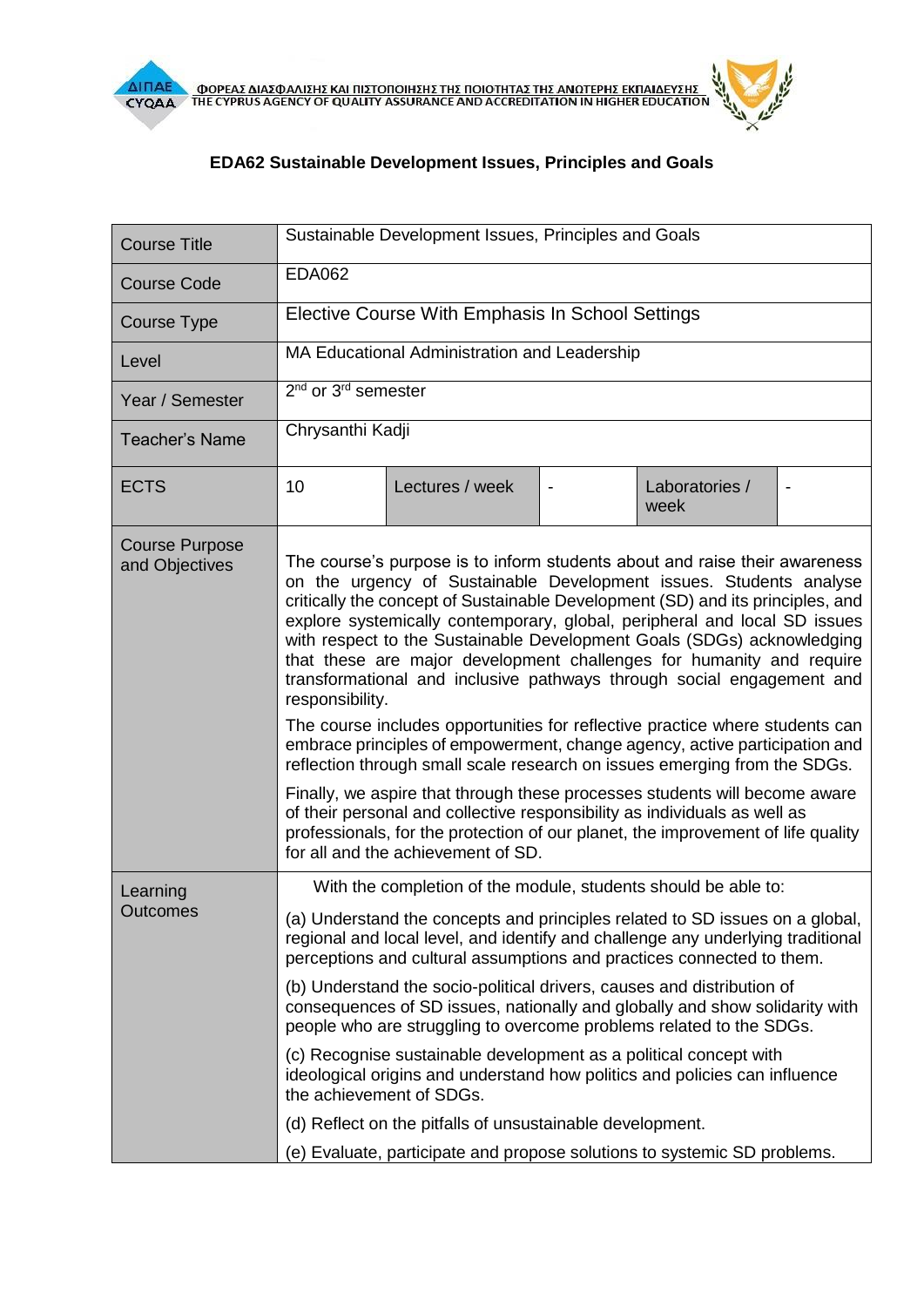

П

Г



٦

|                         | (f) Collaborate with others to plan, implement and support initiatives to<br>empower themselves as well as individuals and communities, to raise<br>awareness, affect change and encourage dialogue and solutions regarding                                                                                                                                                                                                                                                                                                                                                                                                                                                                                                                                                                                                                                                                                                                                                                                                                                                                                                                                                                                                                                                                                |          |                                                                                                                                                    |  |
|-------------------------|------------------------------------------------------------------------------------------------------------------------------------------------------------------------------------------------------------------------------------------------------------------------------------------------------------------------------------------------------------------------------------------------------------------------------------------------------------------------------------------------------------------------------------------------------------------------------------------------------------------------------------------------------------------------------------------------------------------------------------------------------------------------------------------------------------------------------------------------------------------------------------------------------------------------------------------------------------------------------------------------------------------------------------------------------------------------------------------------------------------------------------------------------------------------------------------------------------------------------------------------------------------------------------------------------------|----------|----------------------------------------------------------------------------------------------------------------------------------------------------|--|
|                         | SD issues.                                                                                                                                                                                                                                                                                                                                                                                                                                                                                                                                                                                                                                                                                                                                                                                                                                                                                                                                                                                                                                                                                                                                                                                                                                                                                                 |          |                                                                                                                                                    |  |
| Prerequisites           |                                                                                                                                                                                                                                                                                                                                                                                                                                                                                                                                                                                                                                                                                                                                                                                                                                                                                                                                                                                                                                                                                                                                                                                                                                                                                                            | Required |                                                                                                                                                    |  |
| <b>Course Content</b>   | • Man – society – environment: Interdependence and interaction:<br>Reflection on the forming of human environment.<br>• The concept of SD. Development choices and practices.<br>• Principles and characteristics of SD.<br>the causes of the environmental and other crises.<br>• Political and ideological foundations of SD.<br>• Economic and cultural frameworks.<br>• Values and SD.<br>• The Social Critical character of SD.<br>• Analysis of key concepts of environmental sciences: ecosystem<br>(structure, organisation and operation, carrying capacity, complexity,<br>limits), biochemical cycles, natural resources management, ecological<br>footprint.<br>• Urgent contemporary SD issues and SDGs (e.g. no poverty and zero<br>hunger, overpopulation, water, biodiversity issues, sustainable<br>production and consumption, pollution in the air, the land and in the<br>countries and within a country, environmental justice, environmental<br>immigrants, causes and consequences, etc.)<br>• Critical analysis on the issues on a local and global level aiming at<br>awareness raising and social participation. Planning, implementing and<br>supporting initiatives to empower themselves, individuals and<br>communities to identify and apply solutions regarding SD issues. |          | • Examination of the systemic character of SD issues and analysis of<br>water, climate crisis, environmental quality and social inequities amongst |  |
| Teaching<br>Methodology | Distance learning<br>The course will deliver the lesson's content through a blend of<br>asynchronous and synchronous online learning methods. All learning<br>activities and resources are supported and provided through the e-learning<br>platform. SESC501's major learning activities and resources are:<br>Compulsory bibliography<br>٠<br>Power<br>point<br>presentations,<br>$\bullet$<br>presentations<br>Forum for discussing and clarifying the lesson's content<br>٠<br>Self-evaluation questions, quizzes, exercises, essays etc.<br>$\bullet$<br>Assignments<br>Teleconferences                                                                                                                                                                                                                                                                                                                                                                                                                                                                                                                                                                                                                                                                                                               | narrated | presentations,<br>annotated                                                                                                                        |  |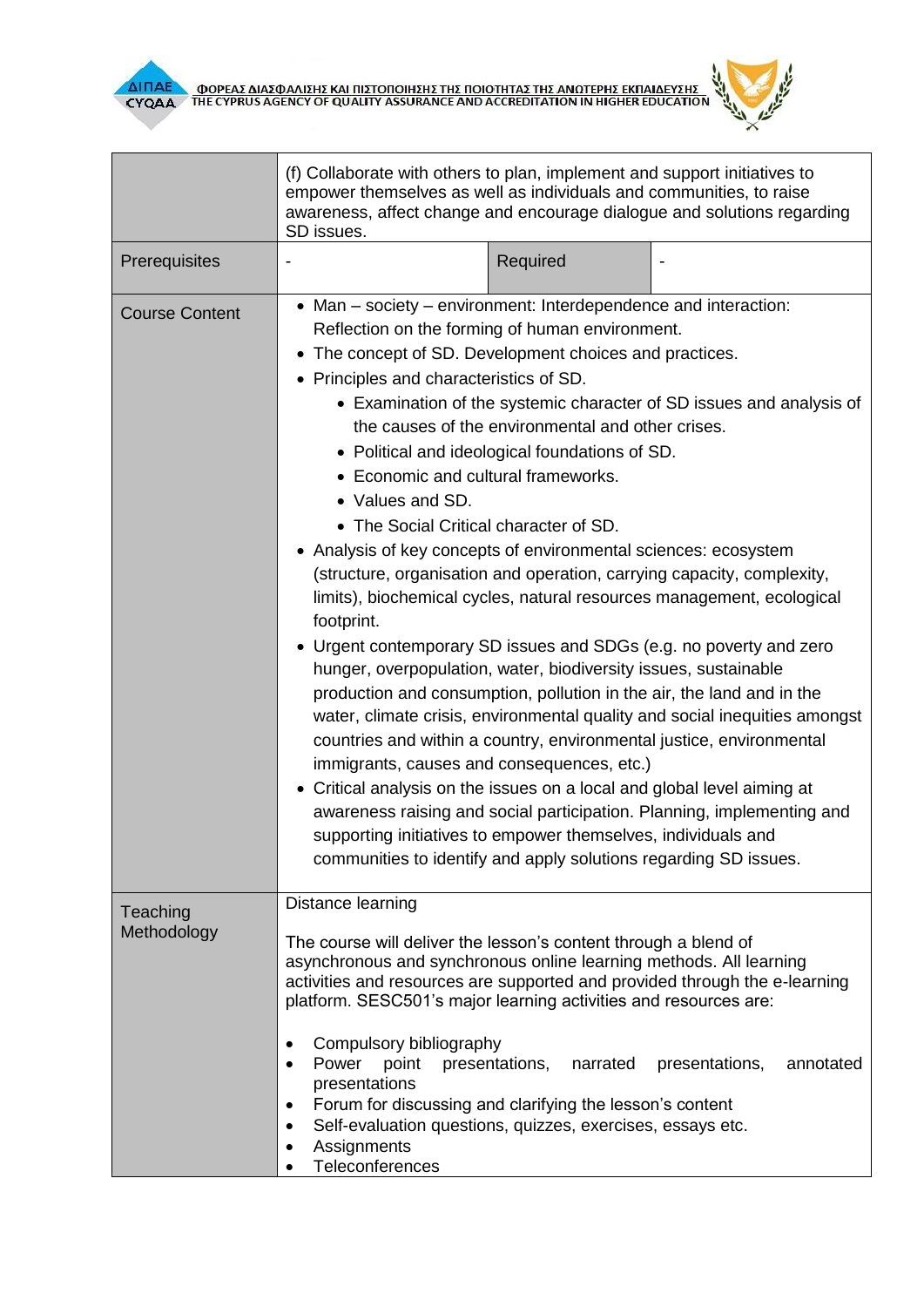

 $\mathcal{L}(\mathcal{A})$ 

Г



J.

| <b>Bibliography</b> | <b>Greek References:</b>                                                                                                                                                                                                                                                                                                                                           |  |  |  |
|---------------------|--------------------------------------------------------------------------------------------------------------------------------------------------------------------------------------------------------------------------------------------------------------------------------------------------------------------------------------------------------------------|--|--|--|
|                     | Flogaitis E. (2011). Education for the Environment and Sustainability. [in]<br>greek. Εκπαίδευση για το Περιβάλλον και την Αειφορία]. Pedio<br>Publications.                                                                                                                                                                                                       |  |  |  |
|                     | Georgopoulos A., Nicolaou K., Demetriou A., Gabrilakis K., Blionia F.,<br>(2014). Earth: A small fragile planet (Γη ένας Μικρός και Εύθραυστος<br>Πλανήτης). Gutenberg, Athens.                                                                                                                                                                                    |  |  |  |
|                     | Georgopoulos A. (2014) Environmental Education. Identity Issues [in greek<br>Περιβαλλοντική Εκπαίδευση. Ζητήματα Ταυτότητας]. Guttenberg.                                                                                                                                                                                                                          |  |  |  |
|                     | Mousiopoulos N., Djiachristos L., Slini Th., (2015). Environmental Protection<br>Technique. - Principles of Sustainability. (in greek. Τεχνική Προστασίας<br>Περιβάλλοντος. Αρχές Αειφορίας). National Metsovio Polytechnic<br>Publications, ISBN: 978-960-603-107-6. Open Access. Available on:<br>https://repository.kallipos.gr/bitstream/11419/1009/6/full.pdf |  |  |  |
|                     | Tsekos Ch.A. (2016). Elements of Environmental Ethics and bioethics [in<br>greek Στοιχεία Περιβαλλοντικής Ηθικής και Βιοηθικής] Parisianou A.<br>Publishers.                                                                                                                                                                                                       |  |  |  |
|                     | Zachariou A., Kadis K., Nicolaou A., (2011) Sustainable Development Issues in<br>Education (Θέματα Αειφόρου Ανάπτυξης στην Εκπαίδευση). Bank of Cyprus<br><b>Cultural Centre</b>                                                                                                                                                                                   |  |  |  |
|                     | <b>References in English Language</b>                                                                                                                                                                                                                                                                                                                              |  |  |  |
|                     | Abate R.S. (2019). Climate Change and the Voiceless: Protecting Future<br>Generations, Wildlife and Natural Resources. Cambridge University<br>Press. (ISBN: 978-1108703222)                                                                                                                                                                                       |  |  |  |
|                     | De Steiguer, J. E. (2006). The Origins of Modern Environmental Thought.<br>The University of Arizona Press.                                                                                                                                                                                                                                                        |  |  |  |
|                     | Di Fabio, A.; Saklofske, D.H. (2019) The Contributions of Personality Traits<br>and Emotional Intelligence to Intrapreneurial Self-Capital: Key<br>Resources for Sustainability and Sustainable<br>Development. Sustainability, 11, 1240.                                                                                                                          |  |  |  |
|                     | Dobson, A. (2004) (ed). Fairness and futurity. Essays on environmental<br>sustainability and social justice. London: Oxford University Press.                                                                                                                                                                                                                      |  |  |  |
|                     | Huckle, J. 2006. Education for Sustainable Development. A briefing paper<br>for the Training and Development Agency for Schools. Available On-line:<br>http://john.huckle.org.uk (15/06/07).                                                                                                                                                                       |  |  |  |
|                     | Manitoba Council for International Cooperation (2018). Sustainable<br>Foundations. A guide for teaching the Sustainable Development Goals.<br>MCIC. Available On-line: http://mcic.ca/pdf/SDG_Primer_FINAL.pdf                                                                                                                                                     |  |  |  |
|                     | McKenzie M., Heart P., Bai H., Jickling B., (2009). Fields of Green.<br>Restorying Culture, Environment and Education. Hampton Press.USA.                                                                                                                                                                                                                          |  |  |  |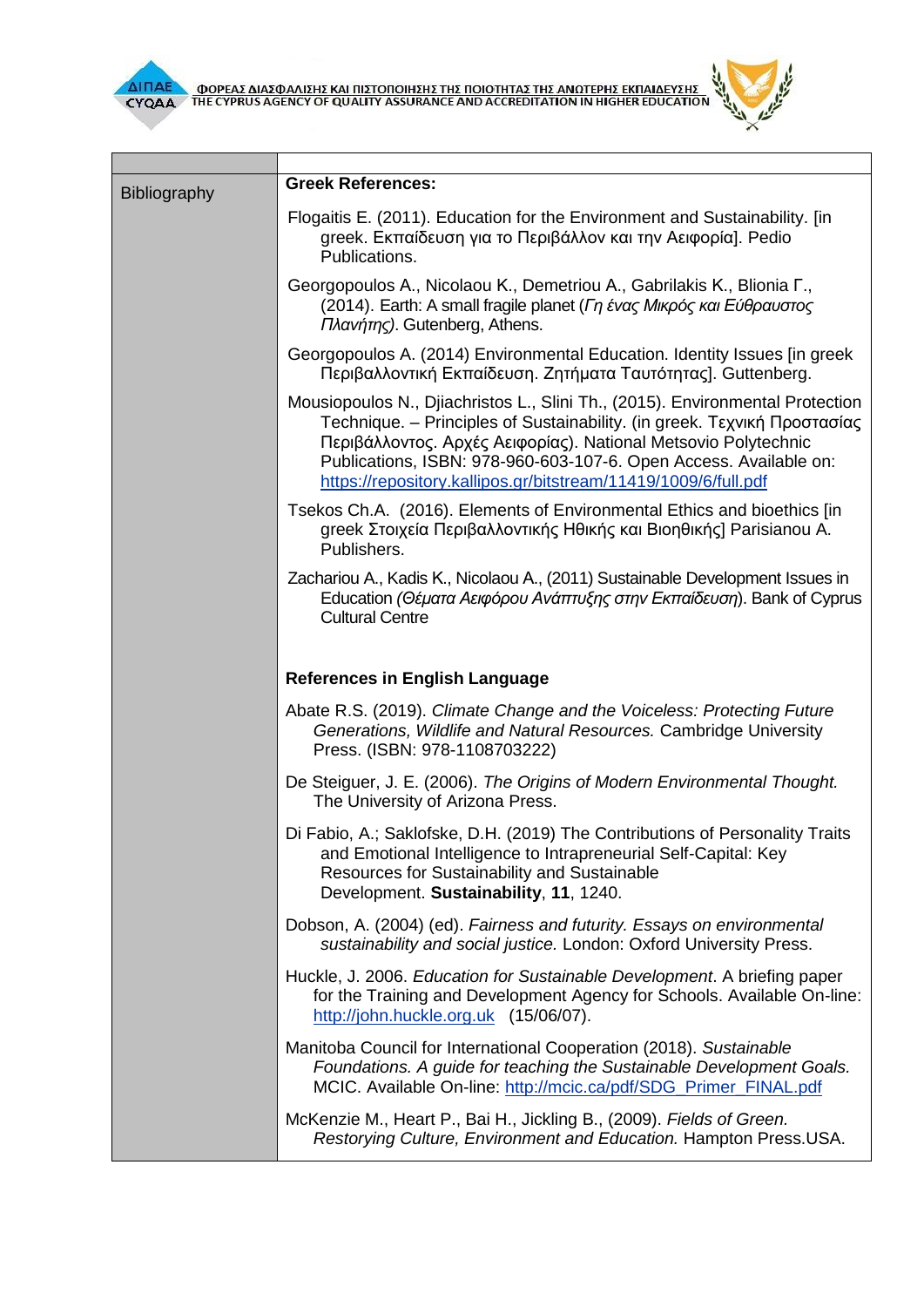